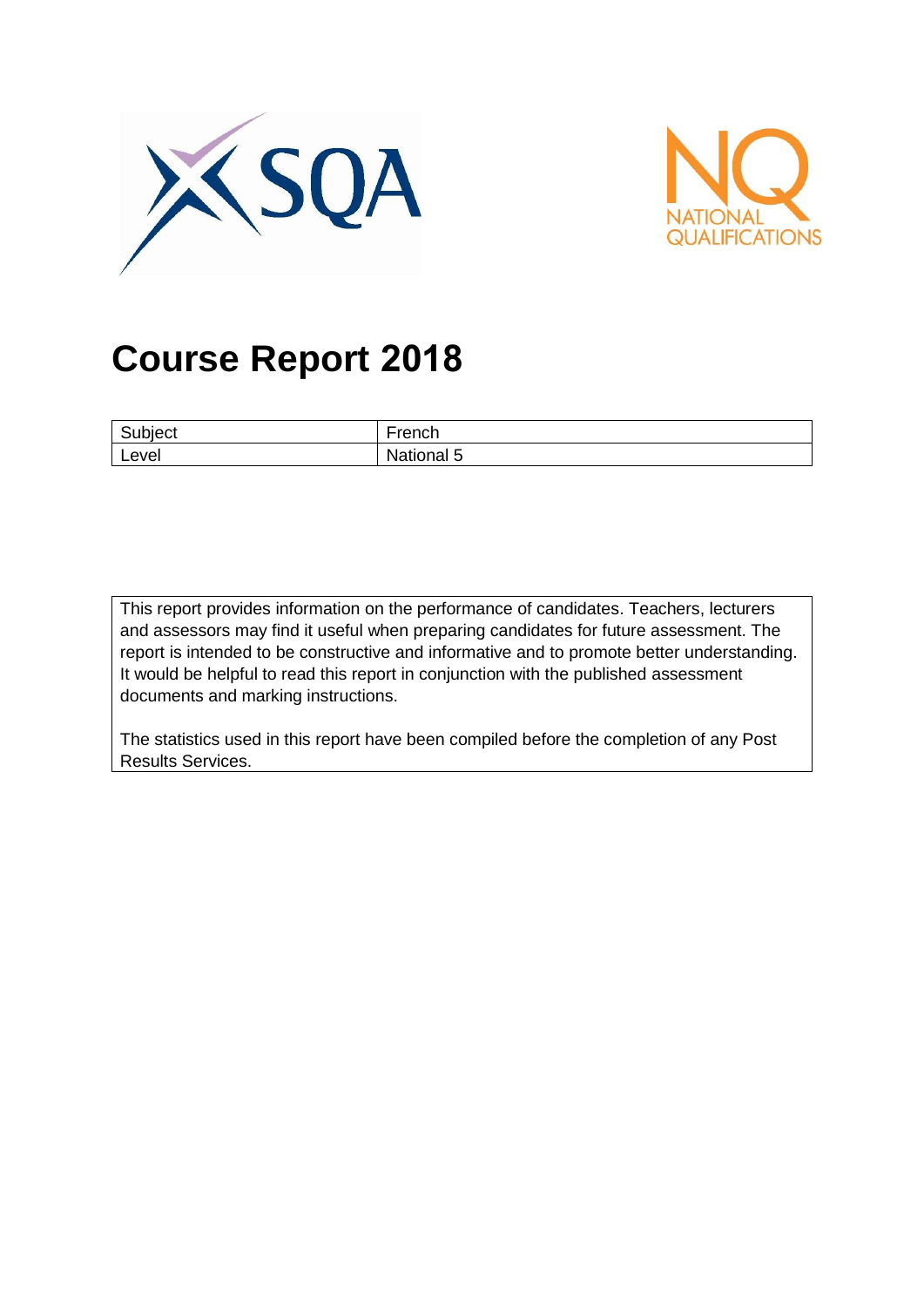# **Section 1: comments on the assessment**

### **Summary of the course assessment**

#### **Component 1: question paper 1 Reading**

The reading paper was comprised of three texts of equal difficulty and weight (10 marks for each item). There were three supported questions (worth 3 marks in total). The paper covered the contexts of society, learning and culture (the three contexts not covered in the listening paper) and the texts were based on interesting and relevant topics that engaged candidates. Each text was accessible to all candidates but proved appropriately demanding and produced a good range of responses.

#### **Component 2: question paper 1 Writing**

The writing paper required candidates to reply by e-mail to a job advert. The paper is worth 20 marks, with four predictable bullet points and two unpredictable bullet points. The candidates performed well with many achieving the full 20 marks.

#### **Component 3: question paper 2 Listening**

The listening paper was comprised of two parts: a monologue worth 8 marks and a dialogue worth 12 marks, including a supported question worth 2 marks. The paper was based on the context of employability. The paper was judged to be relatively accessible and this was taken into account when setting the grade boundaries.

#### **Component 4: assignment–writing**

The assignment–writing was a new element to the National 5 course this year and candidates performed very well. Overall, the topics selected varied and candidates were able to use detailed language expected at National 5. The grade boundaries for C and A were raised by 2 marks as a result of increased accessibility evidenced in relation to the new assignment – writing in its introductory year. Such adjustment enables the national standard to be maintained from year to year.

#### **Component 5: performance–talking**

The performance–talking performed as expected.

In the performance–talking, candidates are required to carry out a spoken presentation and then take part in a conversation directly afterwards.

Centres are familiar with how this coursework task works, and it is the same format year on year. Revised performance–talking marking instructions were published for session 2017/2018; however, the aim and format of the task remained unchanged.

The revision from session 2017/18 requires candidates to cover an additional context in the conversation to that used in the presentation. In addition, the recommended duration of the conversation was extended from 4–5 minutes to 5–6 minutes from session 2017/18.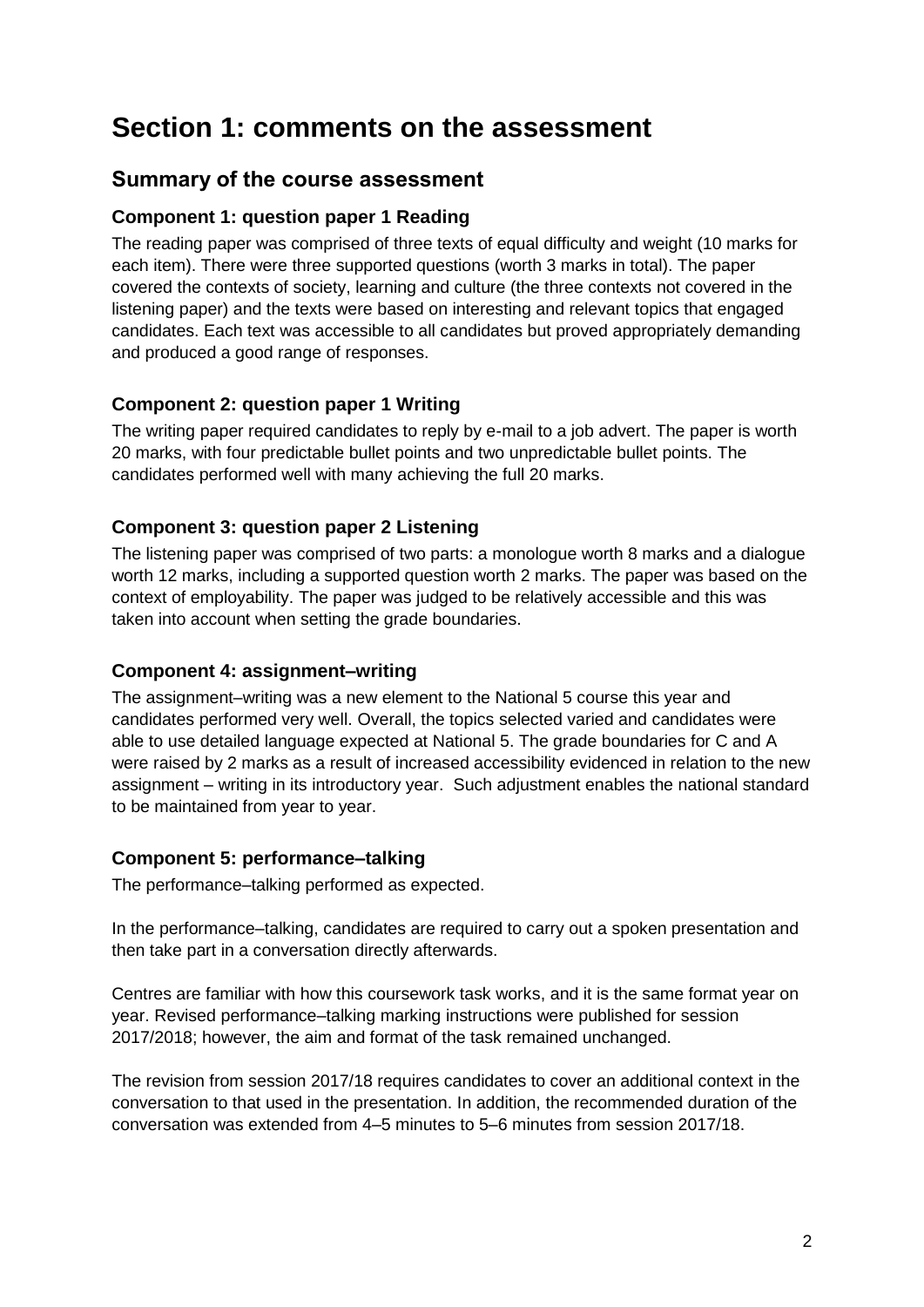In both the presentation and conversation sections candidates are required to employ detailed language at National 5. The four aspects of the performance (see below) remain unchanged compared to previous sessions.

As in previous years, very detailed descriptions for each pegged mark (detailed marking instructions) are available. The marking instructions allow centres to mark candidates' performances with confidence. The majority of centres sampled this session marked candidates' performances in line with national standards.

In the performance–talking, candidates are required to demonstrate their abilities against the four aspects of the performance: content, accuracy, language resource and interaction.

Centre staff play an important role in guiding candidates prior to the assessment in their choice of contexts and topics. This is outlined in the *National 5 Modern Languages Course Specification*.

The majority of centres sampled this session had encouraged candidates to identify topics (from two of the contexts) which gave them the opportunity to demonstrate their ability against the four aspects.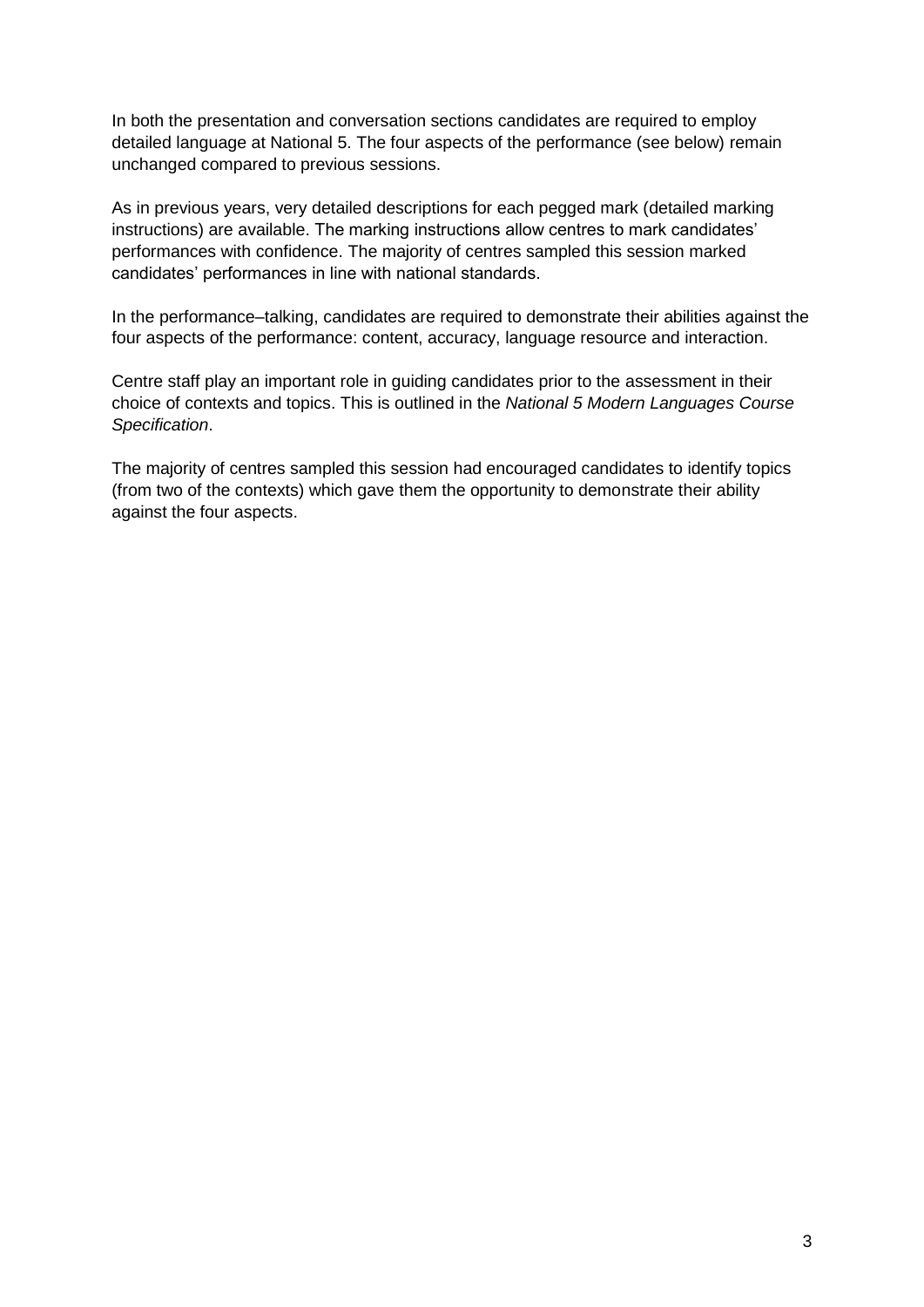# **Section 2: comments on candidate performance**

### **Areas in which candidates performed well**

It was clear that the majority of candidates had been presented at the correct level and that candidates had coped very well with the new assignment–writing.

#### **Component 1: question paper 1 Reading**

Overall, candidates performed well in the reading question paper with very few candidates giving no response to a question. Text 3 proved to be more challenging. There were a few examples of poor expression and mistranslation but, overall, candidates gave enough detail to attain the marks available.

#### **Text 1 — context: culture**

Overall, the candidates coped well with most of the questions in this first text and were able to give enough detail to achieve the marks.

Question 1(b): this question was answered particularly well with most candidates locating the information required to access full marks.

Question 1(e): was answered particularly well with most candidates obtaining full marks for both 1(e)(i) and 1(e)(ii).

#### **Text 2 — context: learning**

Candidates performed very well with the questions in this second text.

Questions 2(c), 2(d) and 2(f): the majority of candidates answered these three questions particularly well, providing enough detail to obtain the marks available.

#### **Text 3 — context: society**

Question 3(b): this question was a supported question and most candidates were able to pick out the correct information to complete the sentence correctly.

Question 3(d)(ii): most candidates were able to give the detail required to obtain the full 2 marks.

#### **Component 2: question paper 1 Writing**

Candidates performed very well in this question paper, with most being very well prepared to tackle the unpredictable bullet points. There were some examples of dictionary misuse and learned material used incorrectly in response to the unpredictable bullet points.

Many candidates addressed the four predictable bullet points in a balanced manner and were able to use detailed vocabulary and grammatical structures, which is expected at National 5. Candidates were more prepared for the two unpredictable bullet points and the majority of candidates did address these. It was encouraging to see many candidates referring directly to the job being advertised, rather than just a generic job application.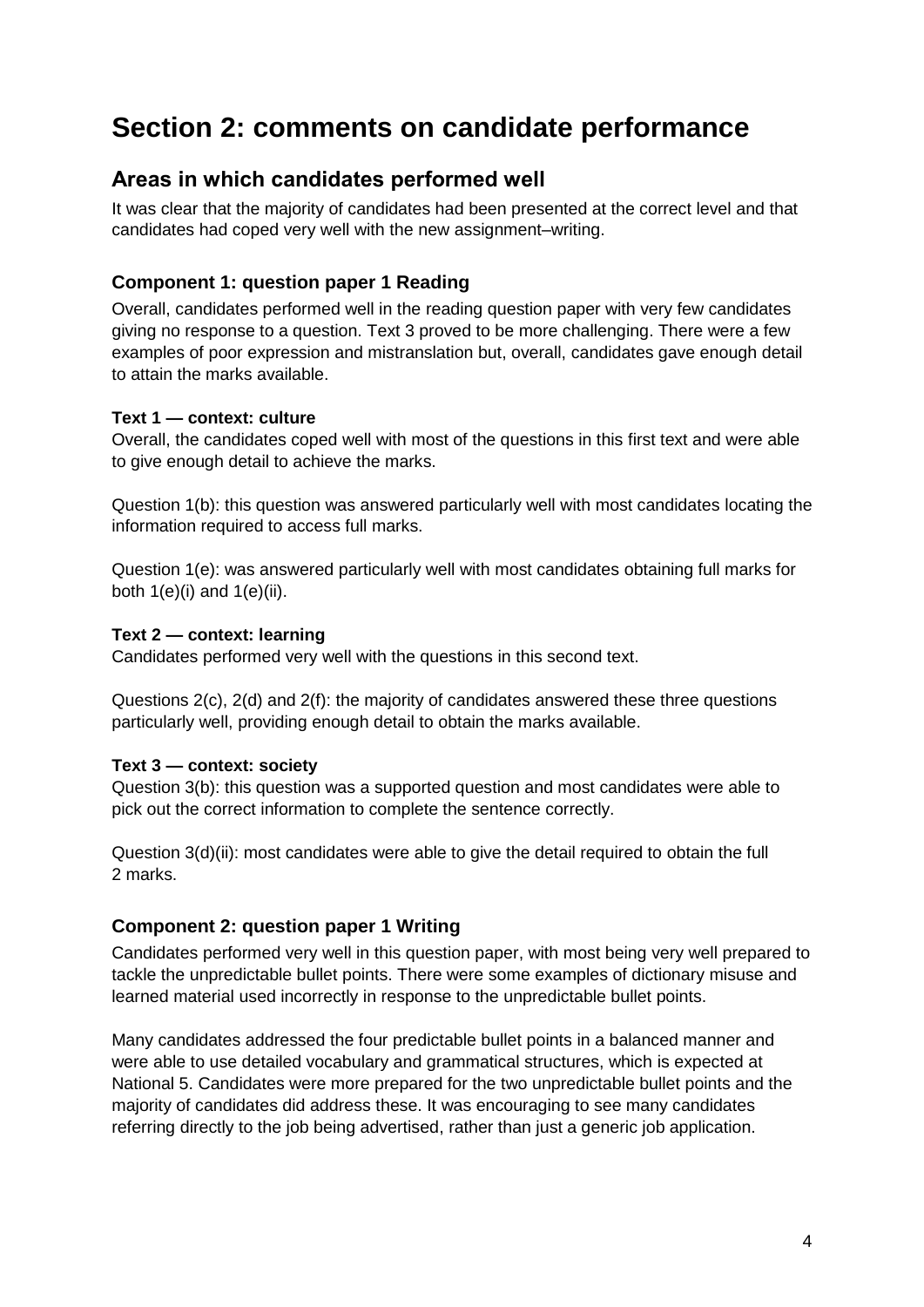#### **Component 3: question paper 2 Listening**

There was a good range of marks in the listening paper with some candidates achieving full marks. It was encouraging to see that candidates were generally giving more detail in their answers.

Candidates performed very well in questions 1(d), 1(e), 2(b) (supported question), 2(e) and 2(f).

#### **Monologue**

Question 1(d): many candidates were able to pick out the two pieces of information required to achieve the 2 marks.

Question 1(e): the vast majority were able to obtain the mark available for this question.

#### **Dialogue**

Question 2(b): this was a supported question (tick box) and nearly all candidates were able to access the 2 marks.

Questions 2(e) and 2(f): most candidates were able to give the detail required for the full marks.

#### **Component 4: assignment–writing**

Candidates performed very well in this new element of the course. Candidates covered a good range of topics and they were able to use detailed language appropriate to National 5.

#### **Component 5: performance–talking**

From the sample submitted, candidates generally performed well or very well. Overall, there were very few poor performances. The presentation section attracted the upper two pegged marks for most candidates in the sample. Most conversations were awarded pegged marks 9 or above, however very few received 15 pegged marks. The sustaining the conversation section mostly attracted 3 marks.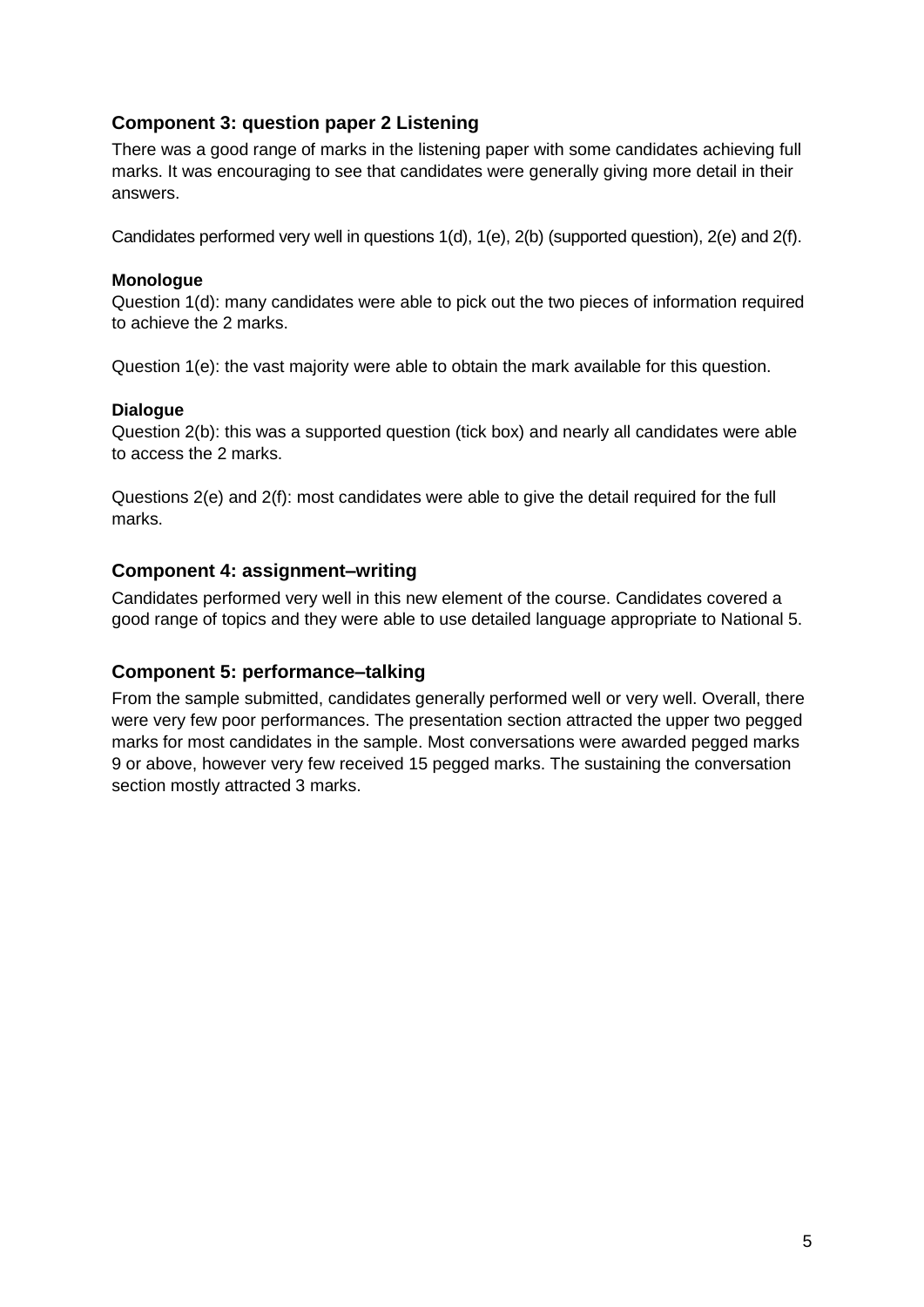## **Areas which candidates found demanding**

#### **Component 1: question paper 1 Reading**

Question 1(a): many candidates only gave a percentage and did not give the detail required to achieve the full mark. Some candidates also struggled with *trente* (a basic number).

Question 1(d): many candidates did not give enough detail to obtain the full 2 marks.

Question 2(a): many candidates did not give the specific detail required.

Question 3(a): many candidates did not give the specific detail required.

Question 3(d)(i): candidates found this question to be more demanding. There were many examples of misuse of the dictionary and poor expression, preventing candidates obtaining the full 3 marks.

#### **Component 2: question paper 1 Writing**

The majority of candidates did address bullet points 5 and 6 (the unpredictable ones) and coped well with these. Some candidates had already addressed bullet point 5 in the predictable bullet points but decided to address it as a separate bullet point. This sometimes led to inaccuracies because of misuse of dictionary.

#### **Component 3: question paper 2 Listening**

#### **Monologue**

Question 1(a): many candidates had difficulty with this question, especially understanding the basic number *vingt-et-un*.

Question (1)(f): many candidates guessed the answer or did not give enough detail to access the 2 marks for this question.

#### **Dialogue**

Question 2(a): many candidates either guessed this answer or gave a choice of places where one could be interviewed. This then negated their answer and they could not be awarded the mark.

Question 2(c) and 2(d): these questions proved challenging for many candidates with many guessing or not giving enough detail to obtain the full 2 marks.

#### **Component 4: assignment–writing**

As previously stated, candidates performed very well in the new assignment–writing . There were however, instances of misuse of dictionary and inaccuracies with spelling, accents and grammatical structures.

#### **Component 5: performance–talking**

In the presentation section, a very small number of candidates seemed to struggle with the complexity of the language of the topic they had chosen. Many presentations were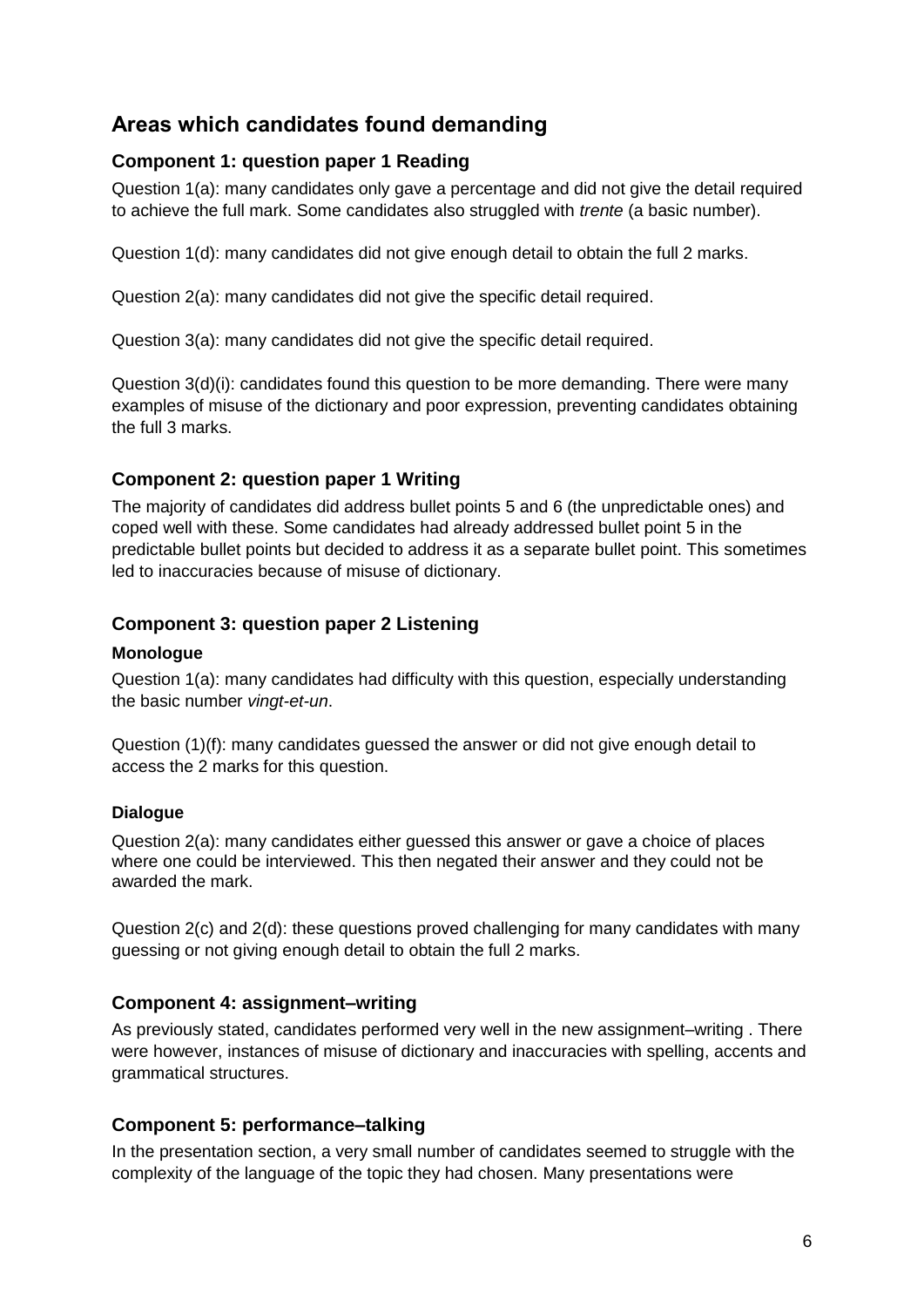significantly too long or too short in relation to the guidelines and affected the candidates' performances.

Pronunciation was the main issue for many of the candidates who did not perform well. Other candidates did not perform well because of the choice of topic or the questions did not allow candidates to respond using language at the corresponding level.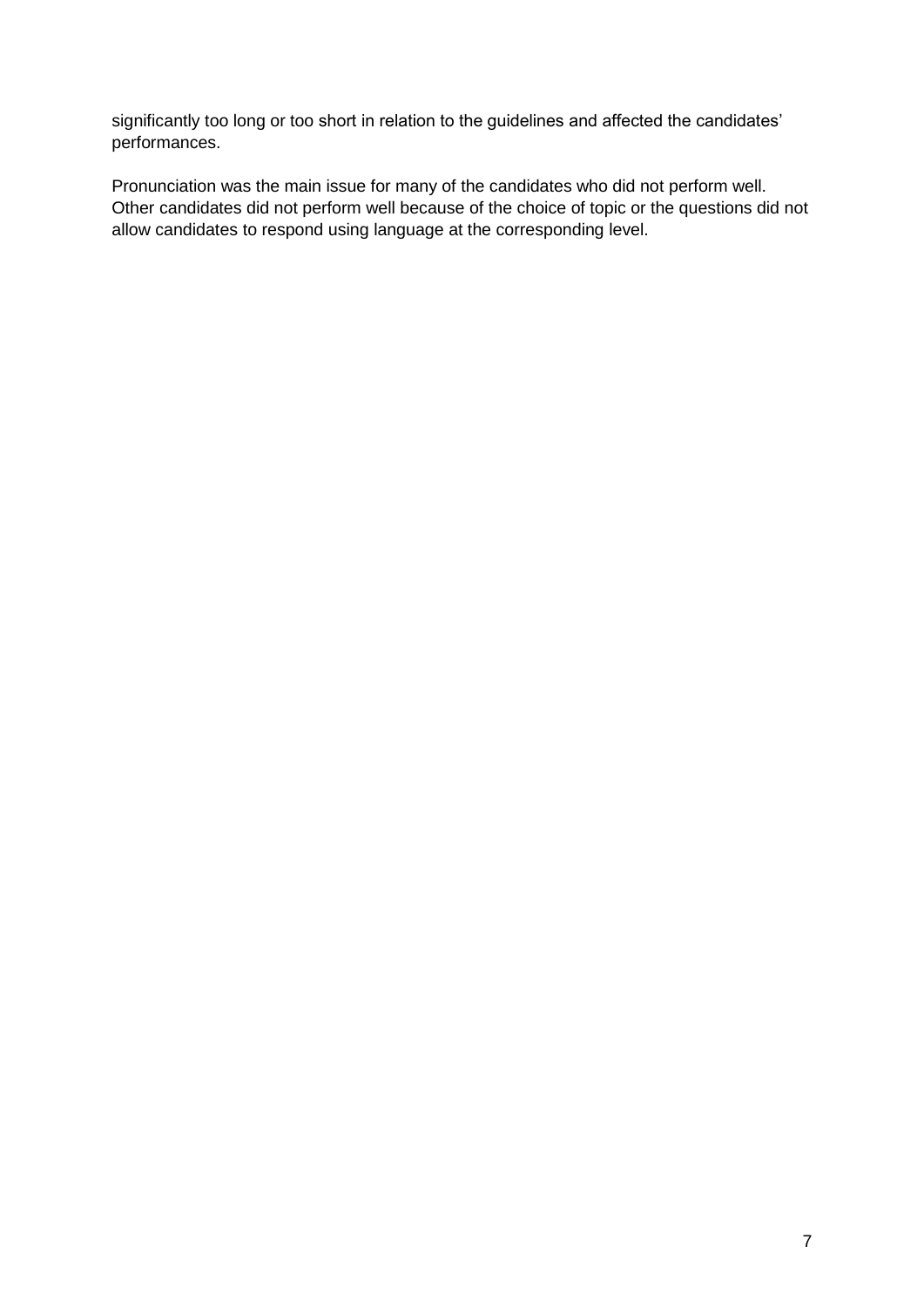# **Section 3: advice for the preparation of future candidates**

#### **Component 1: question paper 1 Reading**

Candidates should be guided by the number of marks available for each question and should give as much detail in their answer as they have understood. Although the extraneous rule no longer applies at National 5, candidates should be discouraged from giving extra information as this could negate any correct information and therefore be penalised.

Centres should ensure that candidates have a sound knowledge of verb conjugation, adjective endings and the comparative, as this will minimise mistranslation if using a dictionary for comprehension. Candidates should also be reminded to use the dictionary carefully and not always choose the first word given. Centres should also ensure candidates are aware of common 'false friends' and encourage candidates to check these carefully in the dictionary.

Candidates should be encouraged to read each question carefully and to underline the key word or words in the question that will lead them to the answer in the text. Candidates should also be encouraged to read their own answers carefully to ensure they make sense in English.

#### **Component 2: question paper 1 Writing**

Centres and candidates should be encouraged again by the candidates' standard of writing in the question paper this year.

As the writing is in the form of an e-mail, there is now no requirement for candidates to use the formal beginning and endings as was required in the past.

Centres should ensure that candidates read the information carefully regarding the job for which they are applying. Teachers and lecturers should make sure candidates are able to:

- check they have addressed all six bullet points (if either one of these has been covered in the predictable bullet points they do not need to be re-addressed, as this can lead to repetition and/or many inaccuracies)
- use the dictionary to check the accuracy of what they have written (for example spelling, accents, genders) — it is not to be used to create new sentences
- ask questions regarding the job as this could be one of the unpredictable bullet points
- leave time to read through their piece of writing to ensure all bullets have been covered and careless mistakes have not been made, for example spelling, adjective endings, accents, or words missed out
- $\bullet$  be aware of the criteria used in assessing their writing, centres can share the marking instructions with candidates so that they are aware of what is required in terms of content, accuracy and variety and range of language to achieve the range of marks on offer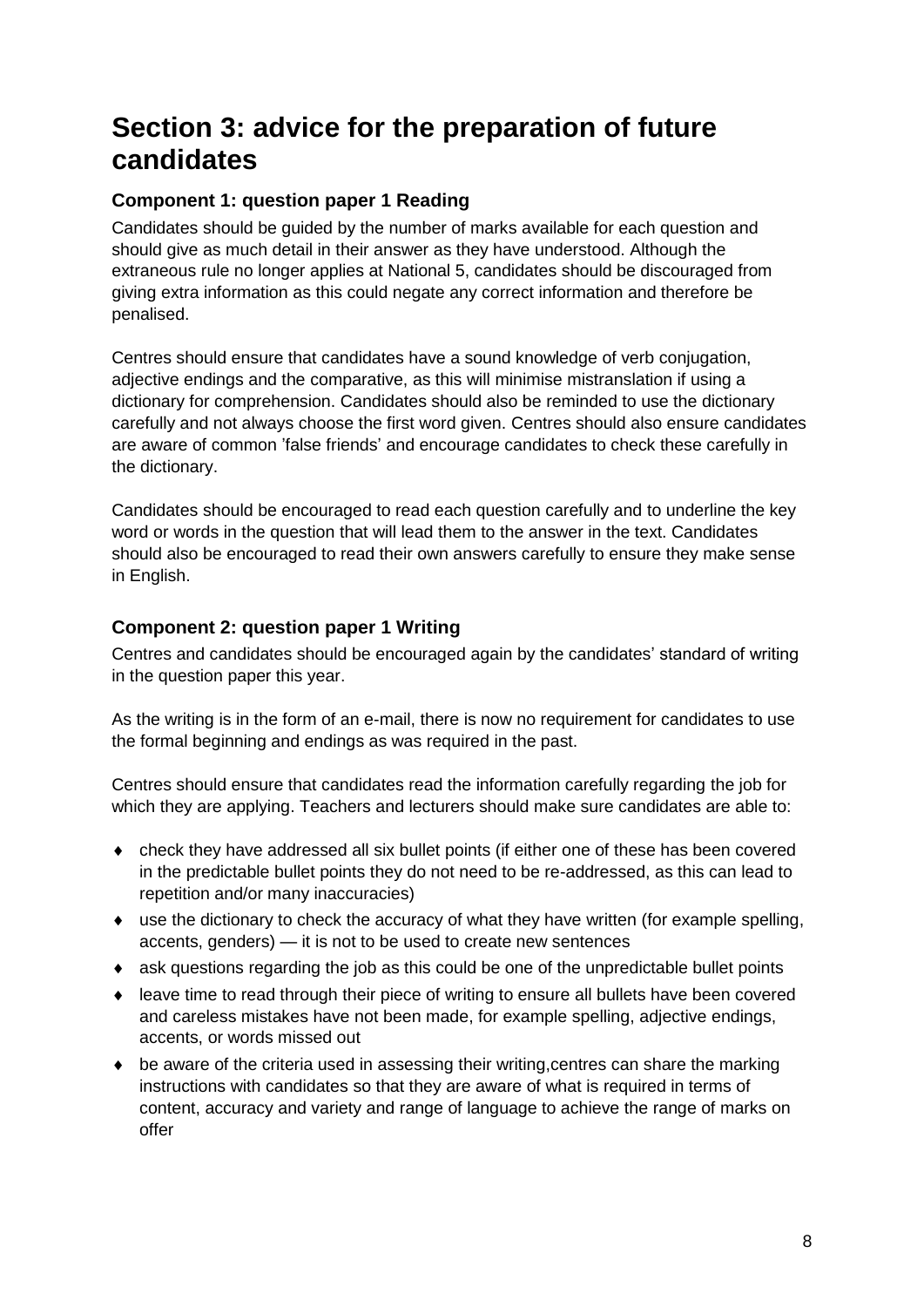#### **Component 3: question paper 2 Listening**

Centres and candidates should be encouraged by the performance of candidates in the listening paper as many candidates tend to find this question paper to be the most demanding.

In responding to the questions in the listening paper, candidates should be guided by the number of marks awarded for each question and should give as much detail in their answer as they have understood.

National 5, candidates should be discouraged from giving extra information as this could negate any correct information and therefore be penalised, as was the case for many candidates in question 2(a).

Centres should ensure that candidates are able to give accurate answers through confident knowledge of numbers, seasons, months, common adjectives, nationalities, school subjects, weather expressions, days of the week and question words, so that some of the 'easier' points of information are not lost through lack of sufficiently accurate details.

Candidates should be encouraged to read all the questions carefully and underline the key words to listen out for, so they can pick out the information required more easily. More practice on note-taking would also help candidates improve their listening skills.

Candidates hear both the monologue and dialogue three times and should be encouraged to make use of the third listening to check the accuracy and specific details of their answers.

#### **Component 4: assignment–writing**

Centres and candidates should be very encouraged by the performance of candidates in this new element of National 5. This reflects good support and preparation from centres, enabling candidates to achieve high marks in this part of the course.

The assignment–writing should be based on the contexts of either society, learning or culture, and centres should ensure that the correct box is ticked on the writing answer booklet.

Although the stimulus is not required for SQA purposes, centres should be encouraged to provide a more detailed title rather than just mon *école, ma famille* etc.

The choice of topics should be appropriate to the age and level of candidates, allowing them to produce accurate and detailed language based on what they have been learning during the course.

As this piece is based on a topic that candidates have been studying, centres should encourage candidates to include more detailed language and grammatical structures appropriate to National 5. A range of tenses is not a prerequisite to be awarded full marks but should be used when and where appropriate.

Centres should be encouraged to use, for example a writing improvement code when providing feedback of the first draft to allow candidates to identify their errors and to use the code to correct their own work. Centres can have learning conversations with the candidates following the first draft, but centres should not correct the draft.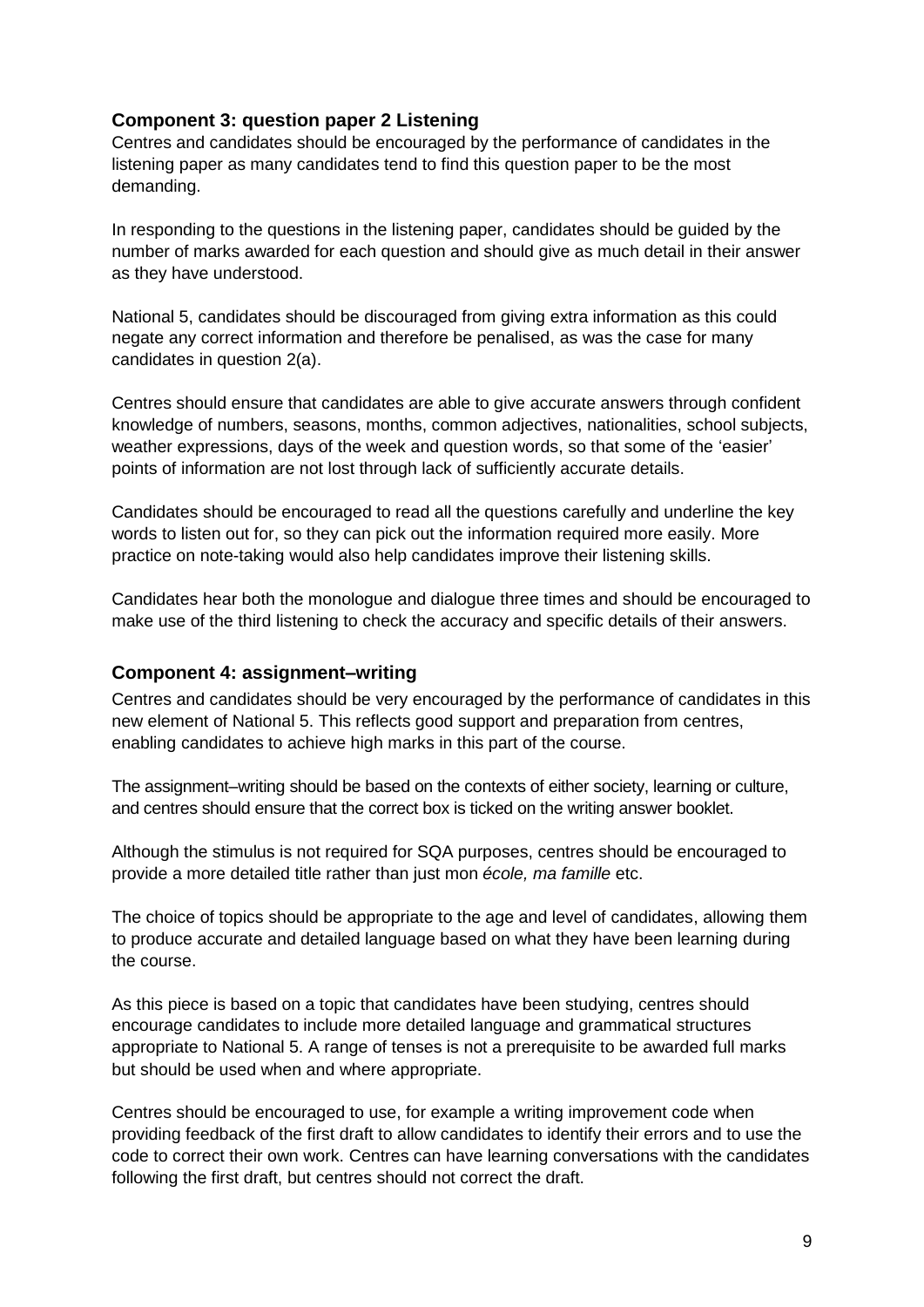#### **Component 5: performance–talking**

In some of the performances sampled, grammatical errors included gender errors and problems with agreement of adjectives and verbs, including omissions of the latter in some instances.

Centres are encouraged to continue to include grammar practice and coverage of the rules of the language as an integral part of learning and teaching. Centres should continue to encourage candidates to use a variety of persons and tenses, where appropriate. The assignment–writing coursework task could contribute towards aiding candidates' understanding of how language works.

Centres are encouraged to ensure candidates can be understood by speakers of the language, who are not familiar with what the candidates have studied. Having performances verified by another assessor or another centre is regarded as good practice.

Many confident performances demonstrated very good language resource. In some instances, candidates did not use enough detailed language and this prevented candidates from accessing the upper pegged marks.

In the conversation section, centres are encouraged to ensure candidates have a variety of strategies for example, asking for questions to be repeated, or language structures and phrases to say Text 1 when they have not understood any aspect of the conversation.

Candidates who were able to use relevant interjections, ask relevant questions and use idiomatic phrases were able to sustain the conversation well. Centres are encouraged to continue to prepare candidates in this way.

Where candidates struggle to answer certain questions, assessors should continue to support the candidate by rephrasing, asking another question or changing the topic. Assessors should give candidates the appropriate response or thinking time before doing this.

The length of the performances sampled varied, and centres are advised to refer to the advice on the recommended duration of the presentation and the conversation. This is to make sure candidates are able to demonstrate their ability to meet the demands of the task at National 5 as provided in the *National 5 Modern Languages Course Specification*. A few of the performances went beyond the recommended duration and others were significantly shorter than the recommended duration. On occasion, this prevented candidates from accessing the upper pegged marks.

As noted in previous years' National 5 French course reports, some candidates gave what appeared to be short, 'mini-presentation' answers in the conversation. While candidates may wish to prepare language and phrases for topic-related questions, centres are encouraged to continue to put open-ended questions to candidates, which can elicit detailed language in the answers.

Centres are also encouraged to put a variety of questions to their candidates, even where the same or similar topics have been selected by candidates from within the same centre. The same question can be asked in different ways, keeping the same key words for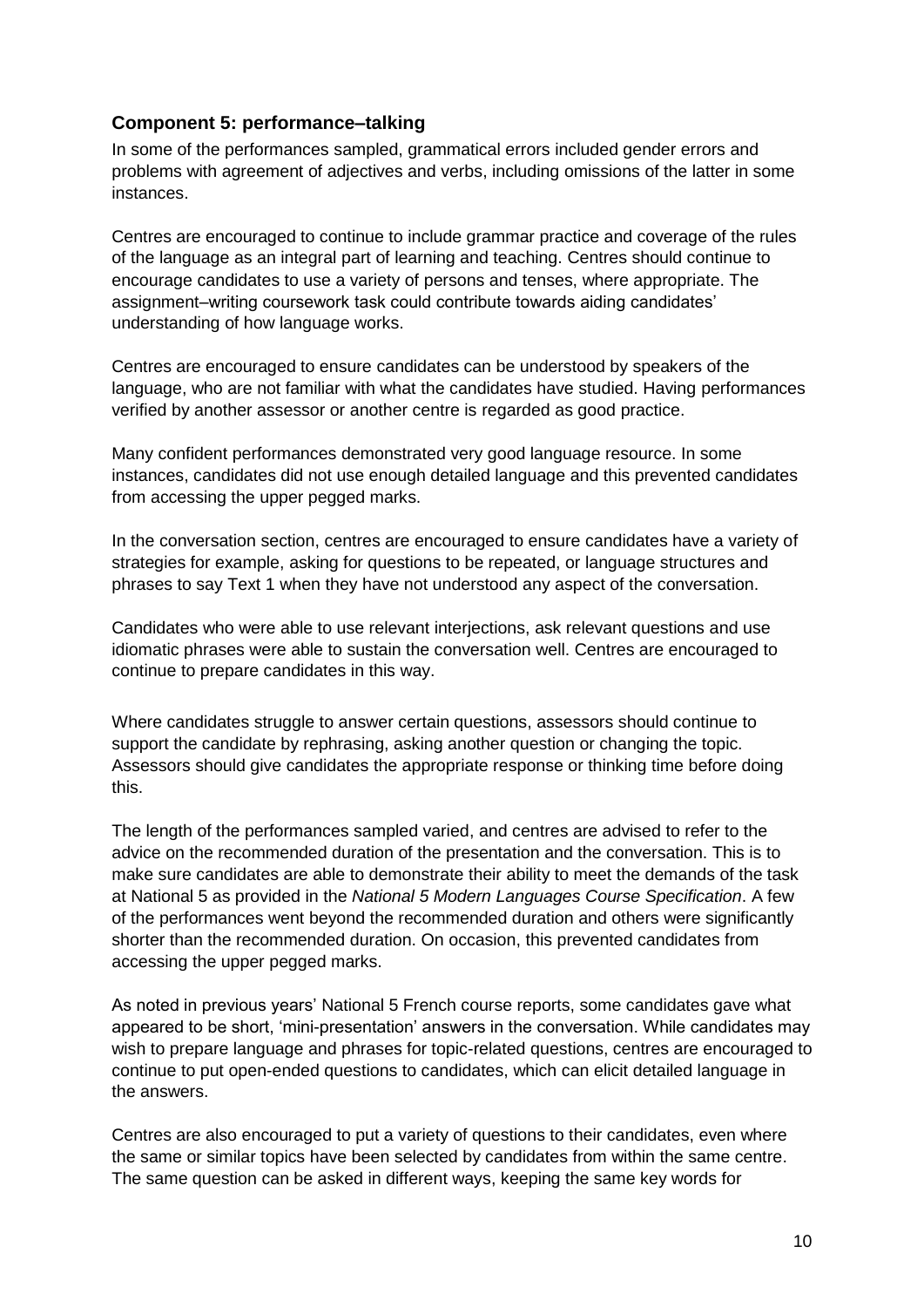candidates to identify, for example *«Quelle est ta matière préférée/Quelle matière aimes-tu le plus/Tu as une matière préférée?».* In turn, this provides for personalisation and choice and provides scope for candidates to produce a more varied conversation and therefore to access the upper pegged marks for sustaining the conversation.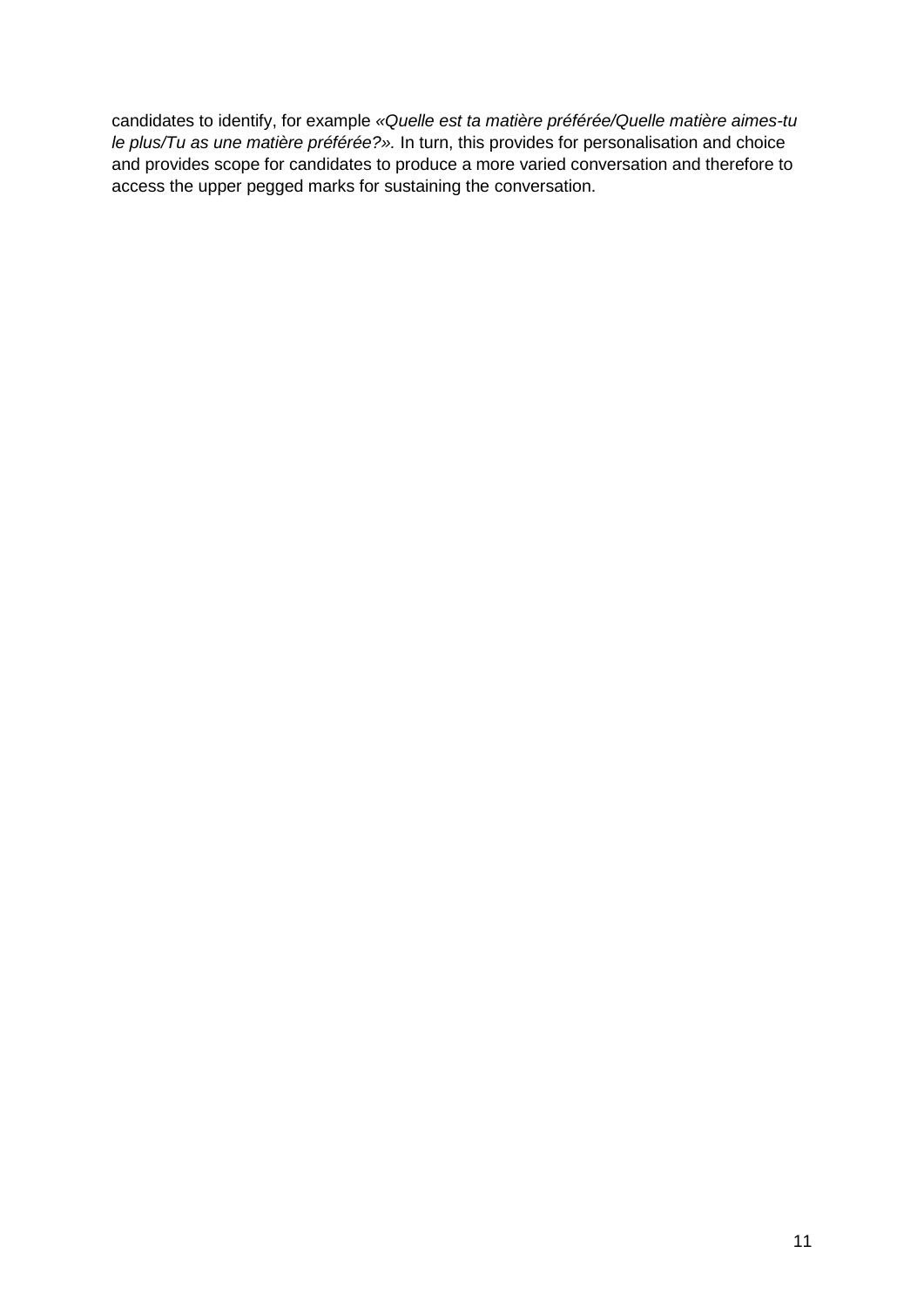# **Grade boundary and statistical information:**

# **Statistical information: update on courses**

| Number of resulted entries in 2017 | 9078 |
|------------------------------------|------|
|                                    |      |
| Number of resulted entries in 2018 | 8145 |

# **Statistical information: performance of candidates**

### **Distribution of course awards including grade boundaries**

| Distribution of course<br>awards | Percentage | Cumulative<br>℅          | Number of candidates | Lowest<br>mark           |
|----------------------------------|------------|--------------------------|----------------------|--------------------------|
| Maximum mark                     |            |                          |                      |                          |
| A                                | 56.9%      | 56.9%                    | 4632                 | 87                       |
| B                                | 17.1%      | 73.9%                    | 1391                 | 75                       |
| C                                | 13.4%      | 87.4%                    | 1092                 | 63                       |
| D                                | 7.8%       | 95.1%                    | 633                  | 51                       |
| No award                         | 4.9%       | $\overline{\phantom{a}}$ | 397                  | $\overline{\phantom{0}}$ |